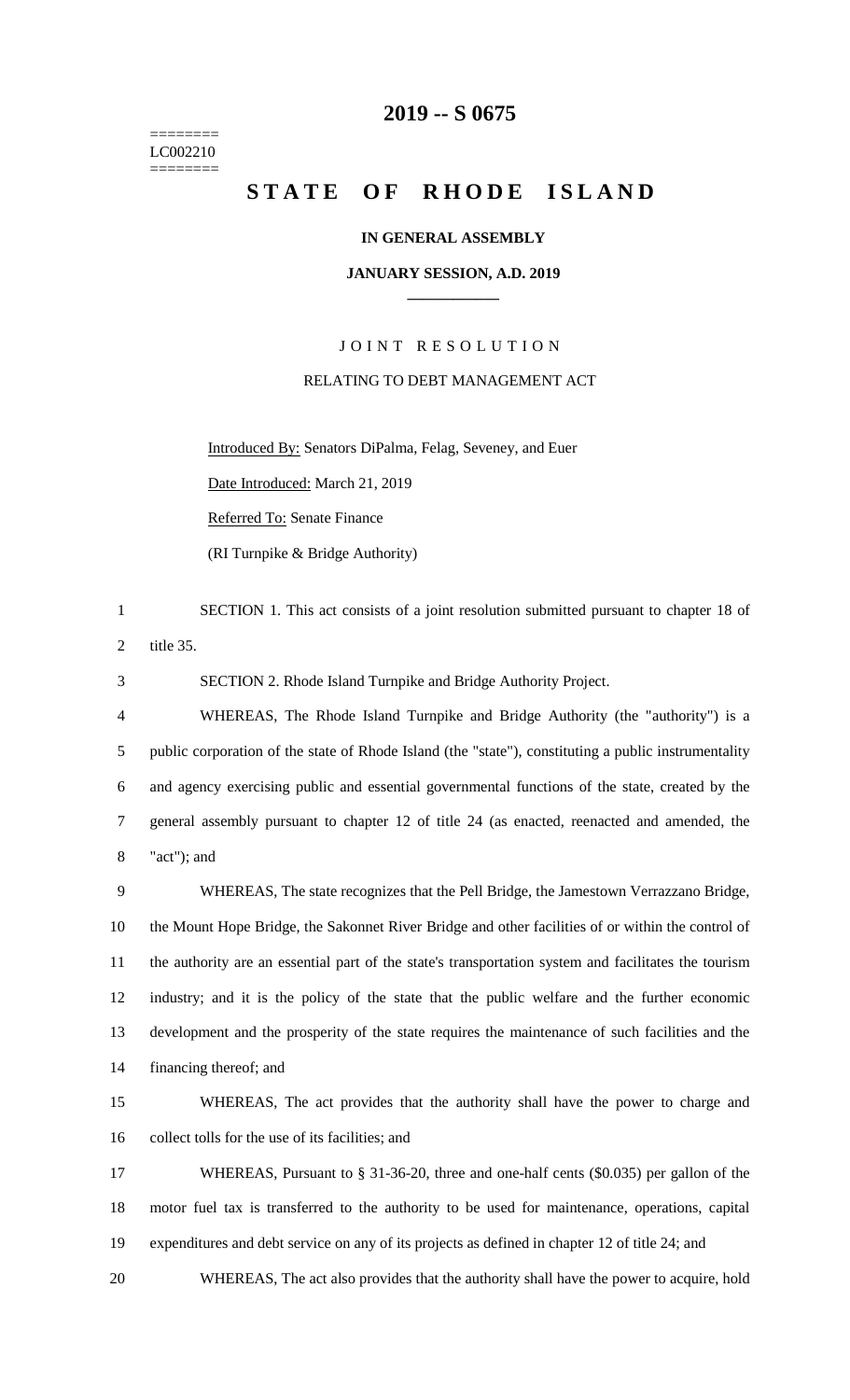and dispose of real and personal property in the exercise of its powers and performance of its

duties; and

 WHEREAS, The act authorizes the authority to make and enter into all contracts and agreements necessary or incidental to the performance of its duties and the execution of its powers under the act, to issue revenue bonds of the authority for any of its purposes and to refund its bonds, borrow money in anticipation of the issuance of its bonds, and secure its bonds and notes by the pledge of its tolls and other revenues; and

 WHEREAS, In furtherance of its corporate purposes, the authority is authorized to issue from time to time its negotiable revenue bonds and notes in one or more series in such principal amounts for the purpose of paying all or a part of the costs of any one or more projects authorized by the act, making provision for working capital and a reserve for interest; and

 WHEREAS, Pursuant to §§ 35-18-3 and 35-18-4 of the Rhode Island Public Corporation Debt Management Act (as enacted, reenacted and amended, the "Debt Management Act"), the authority hereby requests the approval of the general assembly of the authority's issuance of not more than fifty million dollars (\$50,000,000) Rhode Island Turnpike and Bridge Authority Revenue Bonds with a term not to exceed thirty (30) years and six (6) months (together with any notes issued in anticipation of the issuance of bonds, the "bonds") to be secured by toll, transfers of motor fuel taxes and/or other revenues, in any combination, for the purpose of providing funds to finance the renovation, renewal, repair, rehabilitation, retrofitting, upgrading and improvement of the Pell Bridge, the Jamestown Verrazzano Bridge, the Sakonnet River Bridge, Mount Hope Bridge, and other projects authorized under the act, replacement of the components thereof, working capital, capitalized interest, a debt service reserve and the costs of issuing and insuring the bonds (the "project"); and

 WHEREAS, The project constitutes essential public facilities directly benefiting the state; and

26 WHEREAS, The authority is authorized pursuant to § 24-12-28 of the act to secure its bonds by a pledge of the tolls and other revenues received by the authority; and

 WHEREAS, The state shall directly benefit economically from the project by the repair, maintenance and improvement of the state transportation infrastructure; and

 WHEREAS, In the event that not all of the bond proceeds are used to carry out the specified project, the authority will use any remaining funds to pay debt service on the bonds; now, therefore, be it

 RESOLVED AND ENACTED, That this general assembly finds that the project is an essential public facility and is of a type and nature consistent with the purposes and within the